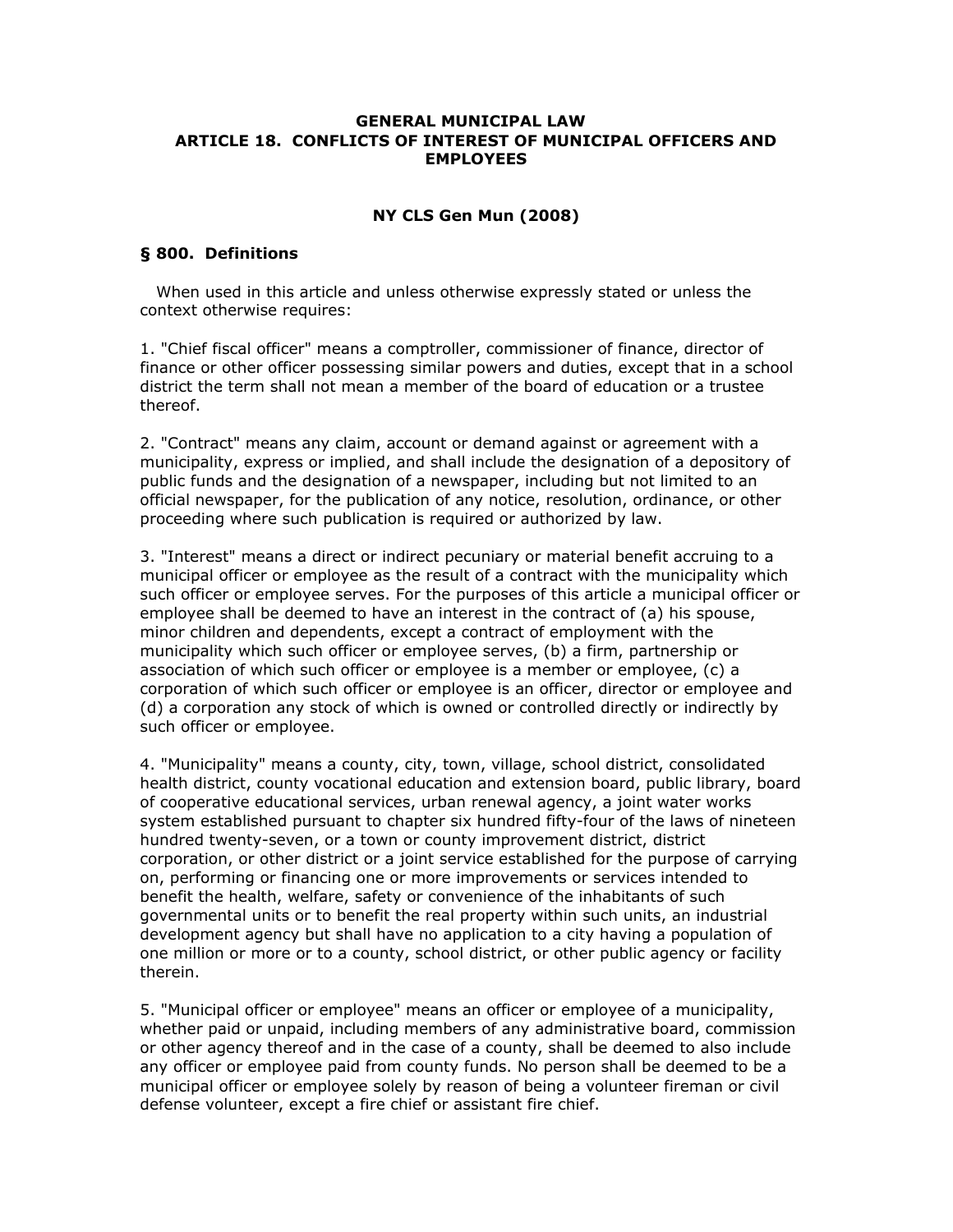6. "Treasurer" means a county treasurer, city treasurer, town supervisor, village treasurer, school district treasurer, fire district treasurer, improvement district treasurer, president of a board of health of a consolidated health district, county vocational educational and extension board treasurer, treasurer of a board of cooperative educational services, public general hospital treasurer, or other officer possessing similar powers and duties.

### **§ 801. Conflicts of interest prohibited**

 Except as provided in section eight hundred two of this chapter, (1) no municipal officer or employee shall have an interest in any contract with the municipality of which he is an officer or employee, when such officer or employee, individually or as a member of a board, has the power or duty to (a) negotiate, prepare, authorize or approve the contract or authorize or approve payment thereunder (b) audit bills or claims under the contract, or (c) appoint an officer or employee who has any of the powers or duties set forth above and (2) no chief fiscal officer, treasurer, or his deputy or employee, shall have an interest in a bank or trust company designated as a depository, paying agent, registration agent or for investment of funds of the municipality of which he is an officer or employee. The provisions of this section shall in no event be construed to preclude the payment of lawful compensation and necessary expenses of any municipal officer or employee in one or more positions of public employment, the holding of which is not prohibited by law.

### **§ 802. Exceptions**

The provisions of section eight hundred one of this chapter shall not apply to:

1.

 a. The designation of a bank or trust company as a depository, paying agent, registration agent or for investment of funds of a municipality except when the chief fiscal officer, treasurer, or his deputy or employee, has an interest in such bank or trust company; provided, however, that where designation of a bank or trust company outside the municipality would be required because of the foregoing restriction, a bank or trust company within the municipality may nevertheless be so designated;

 b. A contract with a person, firm, corporation or association in which a municipal officer or employee has an interest which is prohibited solely by reason of employment as an officer or employee thereof, if the remuneration of such employment will not be directly affected as a result of such contract and the duties of such employment do not directly involve the procurement, preparation or performance of any part of such contract;

 c. The designation of a newspaper, including but not limited to an official newspaper, for the publication of any notice, resolution, ordinance or other proceeding where such publication is required or authorized by law;

 d. The purchase by a municipality of real property or an interest therein, provided the purchase and the consideration therefor is approved by order of the supreme court upon petition of the governing board;

 e. The acquisition of real property or an interest therein, through condemnation proceedings according to law;

 f. A contract with a membership corporation or other voluntary non-profit corporation or association;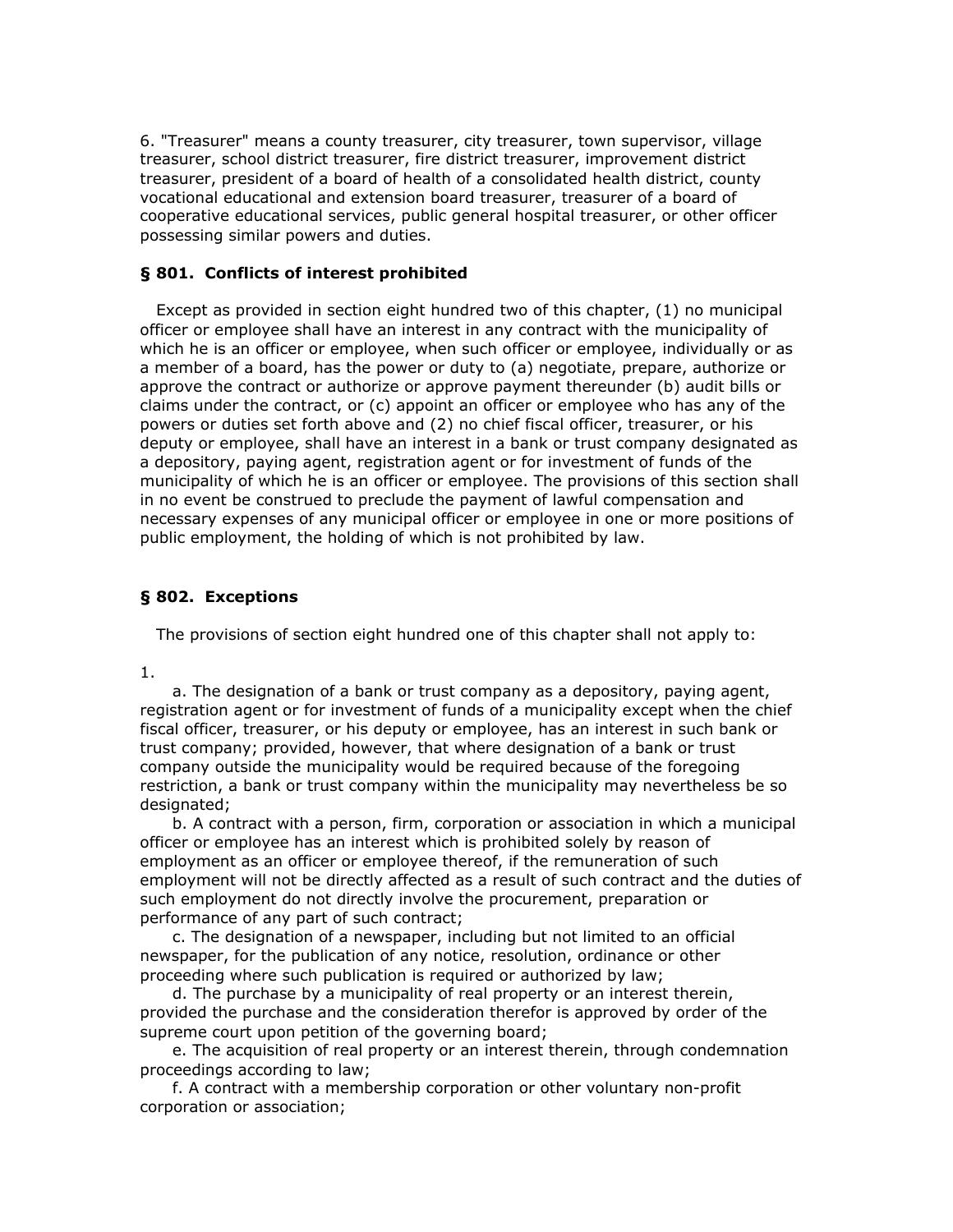g. The sale of bonds and notes pursuant to section 60.10 of the local finance law;

 h. A contract in which a municipal officer or employee has an interest if such contract was entered into prior to the time he was elected or appointed as such officer or employee, but this paragraph shall in no event authorize a renewal of any such contract;

 i. Employment of a duly licensed physician as school physician for a school district upon authorization by a two-thirds vote of the board of education of such school district, notwithstanding the fact that such physician shall have an interest, as defined in section eight hundred one of this chapter, in such employment.

 j. Purchases or public work by a municipality, other than a county, located wholly or partly within a county with a population of two hundred thousand or less pursuant to a contract in which a member of the governing body or board has a prohibited interest, where:

 (1) the member of the governing body or board is elected and serves without salary;

 (2) the purchases, in the aggregate, are less than five thousand dollars in one fiscal year and the governing body or board has followed its procurement policies and procedures adopted in accordance with the provisions of section one hundred four-b of this chapter and the procurement process indicates that the contract is with the lowest dollar offer;

 (3) the contract for the purchases or public work is approved by resolution of the body or board by the affirmative vote of each member of the body or board except the interested member who shall abstain.

#### 2.

 a. A contract with a corporation in which a municipal officer or employee has an interest by reason of stockholdings when less than five per centum of the outstanding stock of the corporation is owned or controlled directly or indirectly by such officer or employee;

 b. A contract for the furnishing of public utility services when the rates or charges therefor are fixed or regulated by the public service commission;

 c. A contract for the payment of a reasonable rental of a room or rooms owned or leased by an officer or employee when the same are used in the performance of his official duties and are so designated as an office or chamber;

 d. A contract for the payment of a portion of the compensation of a private employee of an officer when such employee performs part time service in the official duties of the office;

 e. A contract in which a municipal officer or employee has an interest if the total consideration payable thereunder, when added to the aggregate amount of all consideration payable under contracts in which such person had an interest during the fiscal year, does not exceed the sum of [fig 1] seven hundred fifty dollars.

 f. A contract with a member of a private industry council established in accordance with the federal job training partnership act or any firm, corporation or association in which such member holds an interest, provided the member discloses such interest to the council and the member does not vote on the contract.

### **§ 803. Disclosure of interest**

 1. Any municipal officer or employee who has, will have, or later acquires an interest in or whose spouse has, will have, or later acquires an interest in any actual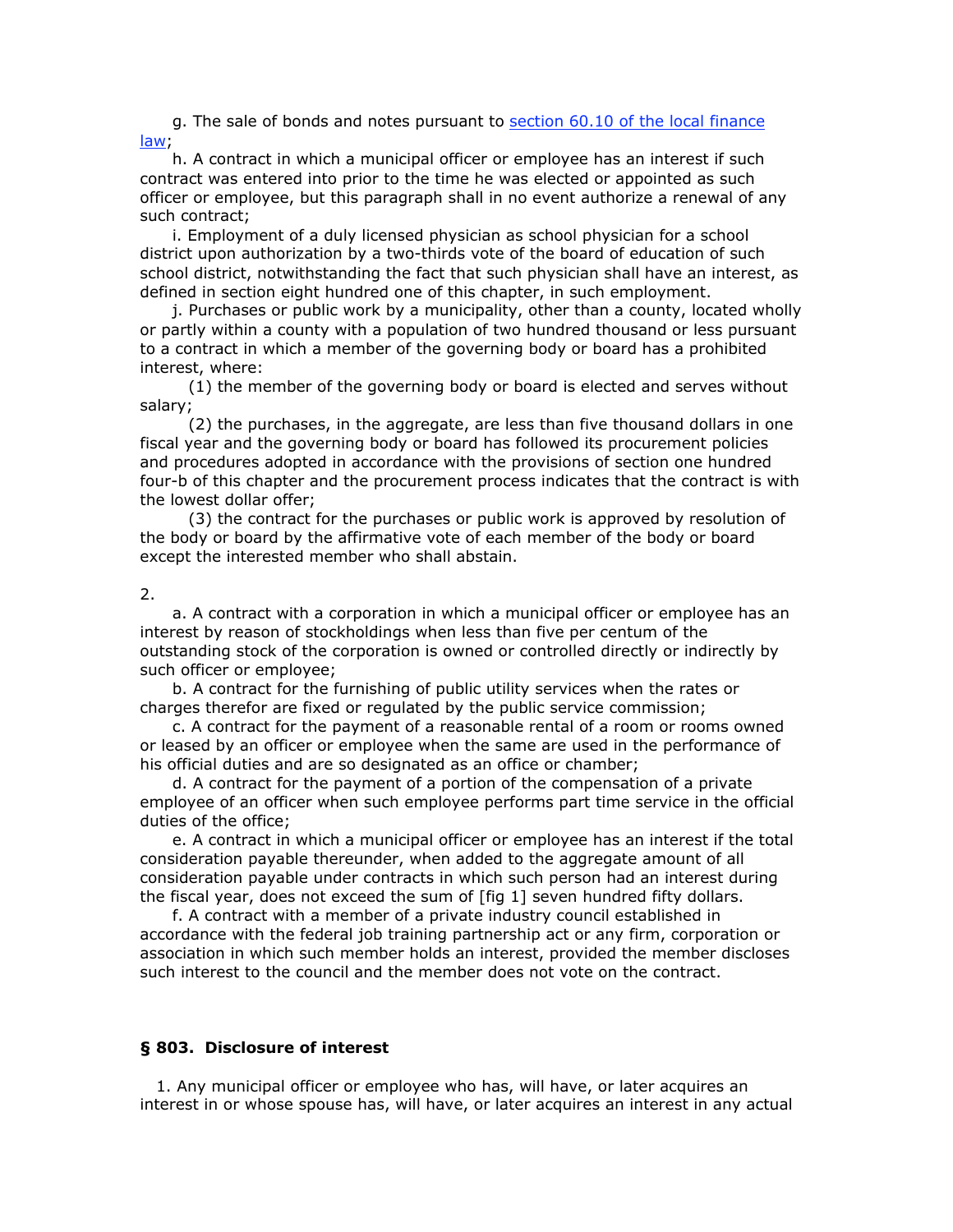or proposed contract, purchase agreement, lease agreement or other agreement, including oral agreements, with the municipality of which he or she is an officer or employee, shall publicly disclose the nature and extent of such interest in writing to his or her immediate supervisor and to the governing body thereof as soon as he or she has knowledge of such actual or prospective interest. Such written disclosure shall be made part of and set forth in the official record of the proceedings of such body. [fig 1]

2. Notwithstanding the provisions of subdivision one of this section, disclosure shall not be required in the case of an interest in a contract described in subdivision two of section eight hundred two hereof.

# **§ 804. Contracts void**

 Any contract willfully entered into by or with a municipality in which there is an interest prohibited by this article shall be null, void and wholly unenforceable.

# **§ 804-a. Certain interests prohibited**

 No member of the governing board, of a municipality shall have any interest in the development or operation of any real property located within Nassau County and developed or operated by any membership corporation originally formed for purposes among which are the following:

1. to plan for, advise, recommend, promote and in all ways encourage, alone or in concert with public officials and bodies and interested local associations, the development and establishment of any lands in Nassau County publicly owned with particular emphasis on industrial, business, commercial, residential and public uses, the augmention [augmentation] [n1] of public revenues and furtherance of the public interest of the citizens of Nassau County;

2. to conduct studies to ascertain the needs of Nassau County as pertains to such publically [publicly] [n2] owned lands and supporting facilities and in Nassau County generally for the purpose of aiding the County of Nassau in attracting new business, commerce and industry to it and in encouraging the development and retention of business, commerce and industry;

3. to relieve and reduce unemployment, promote and provide for additional and maximum employment, better and maintain job opportunities and instruct or train individuals to improve or develop their capabilities for such jobs;

4. to implement and engage itself in plans of development of such publically [publicly] [n3] owned lands and other areas in connection with private companies and citizens and with public bodies and officials, and to participate in such operations, leasehold, loans, ownerships with respect to land, buildings or public facilities or interest therein as may be lawful and desirable to effectuate its corporate purposes and the best interests of the people of Nassau County.

# **§ 805. Violations**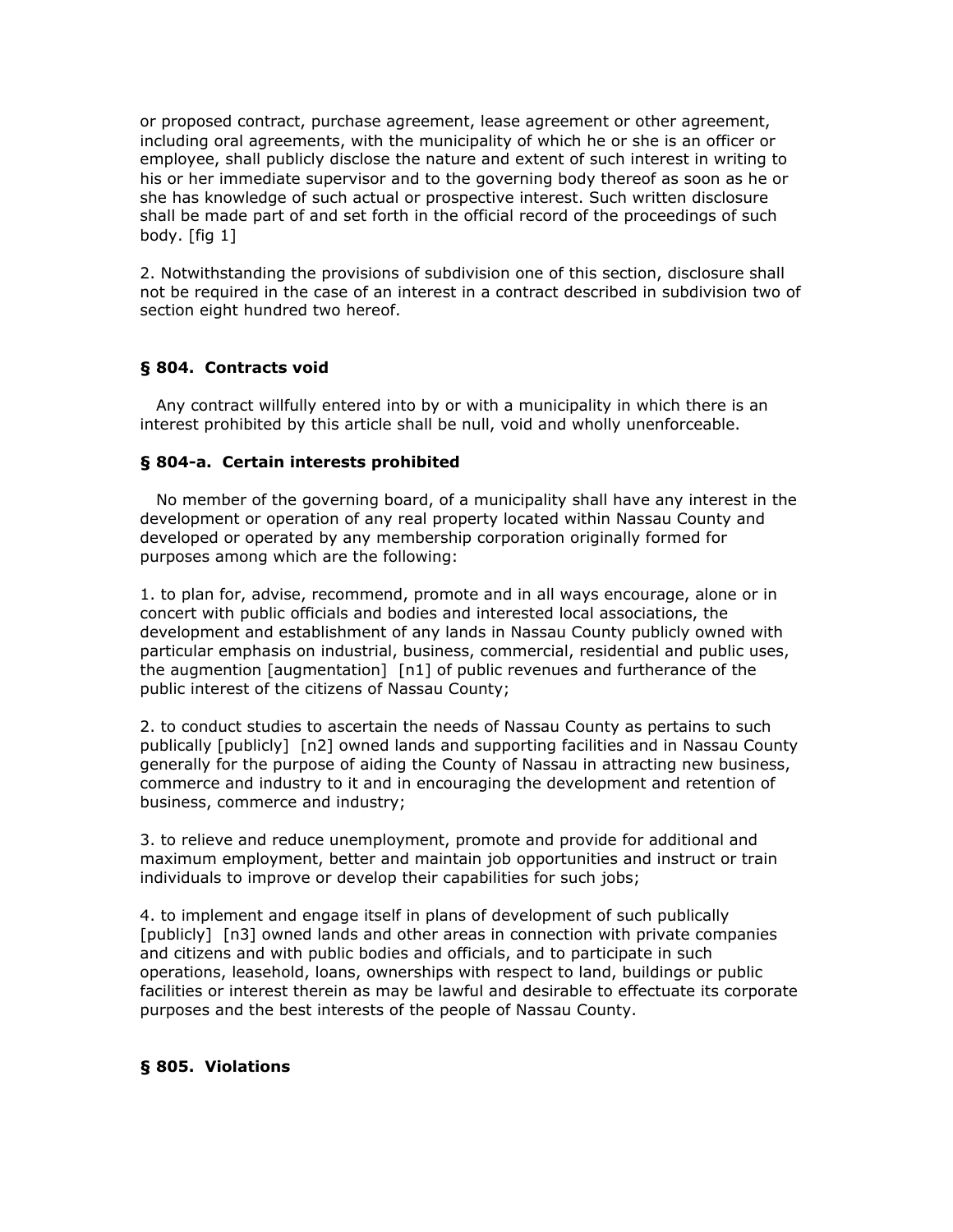Any municipal officer or employee who willfully and knowingly violates the foregoing provisions of this article shall be guilty of a misdemeanor.

# **§ 805-a. Certain action prohibited**

1. No municipal officer or employee shall:

a. directly or indirectly, solicit any gift, or accept or receive any gift having a value of [fig 1] seventy-five dollars or more, whether in the form of money, service, loan, travel, entertainment, hospitality, thing or promise, or in any other form, under circumstances in which it could reasonably be inferred that the gift was intended to influence him, or could reasonably be expected to influence him, in the performance of his official duties or was intended as a reward for any official action on his part;

b. disclose confidential information acquired by him in the course of his official duties or use such information to further his personal interests;

c. receive, or enter into any agreement, express or implied, for compensation for services to be rendered in relation to any matter before any municipal agency of which he is an officer, member or employee or of any municipal agency over which he has jurisdiction or to which he has the power to appoint any member, officer or employee; or

d. receive, or enter into any agreement, express or implied, for compensation for services to be rendered in relation to any matter before any agency of his municipality, whereby his compensation is to be dependent or contingent upon any action by such agency with respect to such matter, provided that this paragraph shall not prohibit the fixing at any time of fees based upon the reasonable value of the services rendered.

2. In addition to any penalty contained in any other provision of law, any person who shall knowingly and intentionally violate this section may be fined, suspended or removed from office or employment in the manner provided by law.

# **§ 805-b. Solemnization of marriages**

 Notwithstanding any statute, law or rule to the contrary, no public officer listed in section eleven of the domestic relations law shall be prohibited from accepting any [fig 1] fee or [fig 2] compensation having a value of [fig 3] one hundred dollars or less, whether in the form of money, property, services or entertainment, for the solemnization of a marriage by such public officer at a time and place other than the public officer's normal public place of business, during normal hours of business. For the purpose of this section, a town or village judge's normal hours of business shall mean those hours only which are officially scheduled by the court for the performing of the judicial function.

# **§ 806. Code of ethics**

 1. (a) The governing body of each county, city, town, village [fig 1] , school district and fire district shall and the governing body of any other municipality may by local law, ordinance or resolution adopt a code of ethics setting forth for the guidance of its officers and employees the standards of conduct reasonably expected of them. [fig 2] Notwithstanding any other provision of this article to the contrary, a fire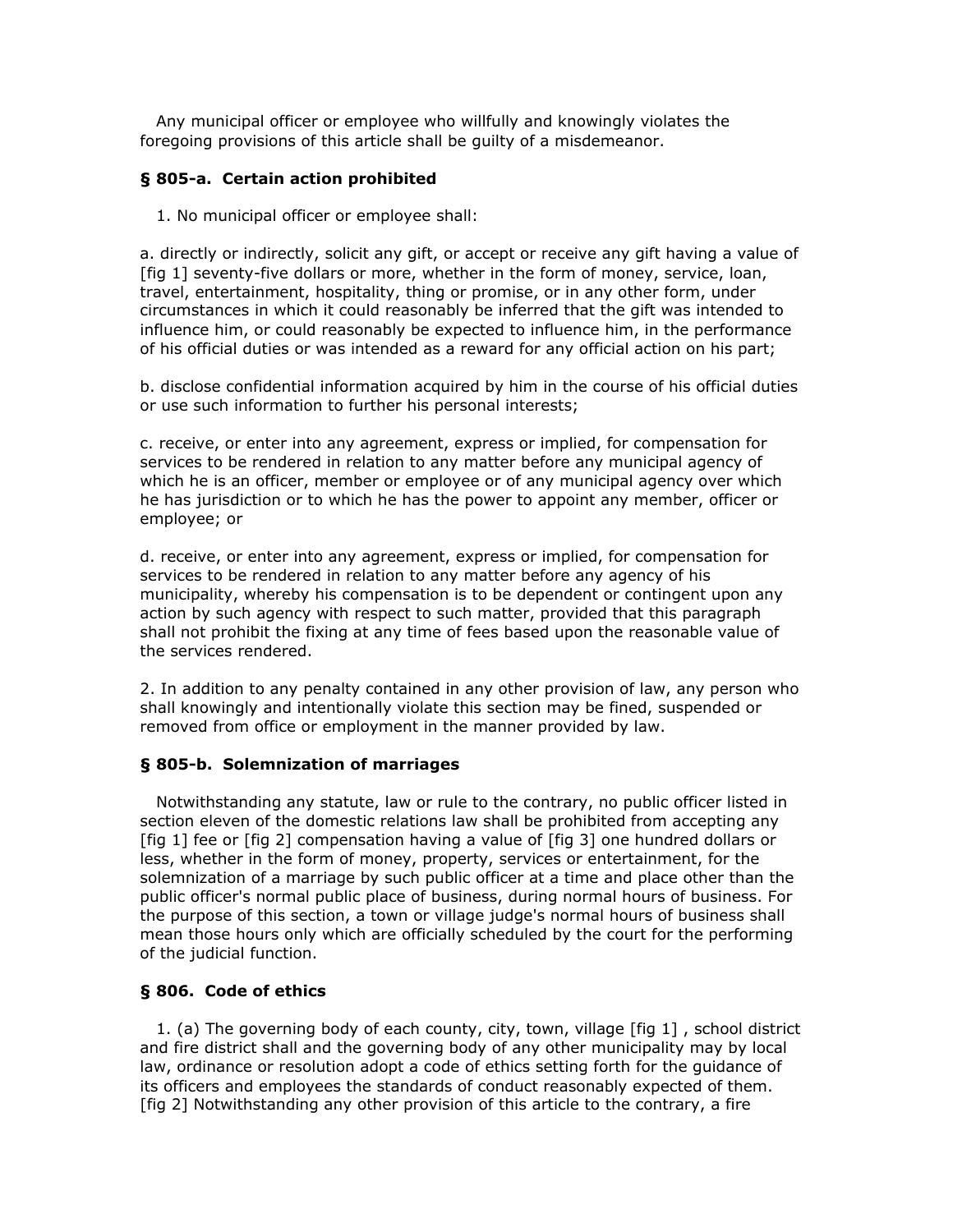district code of ethics shall also apply to the volunteer members of the fire district fire department. Codes of ethics shall provide standards for officers and employees with respect to disclosure of interest in legislation before the local governing body, holding of investments in conflict with official duties, private employment in conflict with official duties, future employment and such other standards relating to the conduct of officers and employees as may be deemed advisable. Such codes may regulate or prescribe conduct which is not expressly prohibited by this article but may not authorize conduct otherwise prohibited. Such codes may provide for the prohibition of conduct or disclosure of information and the classification of employees or officers.

(b) Effective on and after January first, nineteen hundred ninety-one, such codes of political subdivisions, as defined in section eight hundred ten of this article, may contain provisions which require the filing of completed annual statements of financial disclosure with the appropriate body, as defined in section eight hundred ten of this article. Nothing herein shall be construed to restrict any political subdivision or any other municipality from requiring such a filing prior to January first, nineteen hundred ninety-one. Other than as required by subdivision two of section eight hundred eleven of this article, the governing body of any such political subdivision or other municipality may at any time subsequent to the effective date of this paragraph [fig 1] , adopt a local law, ordinance or resolution pursuant to subdivision one of section eight hundred eleven of this article and any such political subdivision or municipality, acting by its governing body, may take such other action as is authorized in such subdivision. Any political subdivision or other municipality to which all of the provisions of section eight hundred twelve of this article apply may elect to remove itself from the ambit of all (but not some) provisions of such section in the manner authorized in subdivision three of such section eight hundred twelve. In such event any such political subdivision or municipality shall be subject to certain conditions and limitations set forth in paragraphs (a), (b) and (c) of such subdivision three which shall include, but not be limited to, the promulgation of a form of an annual statement of financial disclosure described in subdivision one of such section eight hundred eleven.

2. The chief executive officer of a municipality adopting a code of ethics shall cause a copy thereof to be distributed to every officer and employee of his municipality. The fire district commissioners shall cause a copy of the fire district's code of ethics to be posted publicly and conspicuously in each building under such district's control. Failure to distribute any such copy or failure of any officer or employee to receive such copy shall have no effect on the duty of compliance with such code, nor the enforcement of provisions thereof.

3. [fig 1] Until January first, nineteen hundred ninety-one, the clerk of each municipality shall file in the office of the state comptroller and on or after January first, nineteen hundred ninety-one, the clerk of each municipality and of each political subdivision, as defined in section eight hundred ten of this article, shall file with the temporary state commission on local government ethics established by section eight hundred thirteen of this article, if such temporary state commission be in existence, and in all events shall maintain as a record subject to public inspection:

(a) a copy of any code of ethics or any amendments to any code of ethics adopted within thirty days after the adoption of such code or such amendment,

(b) a statement that such municipality or political subdivision has established a board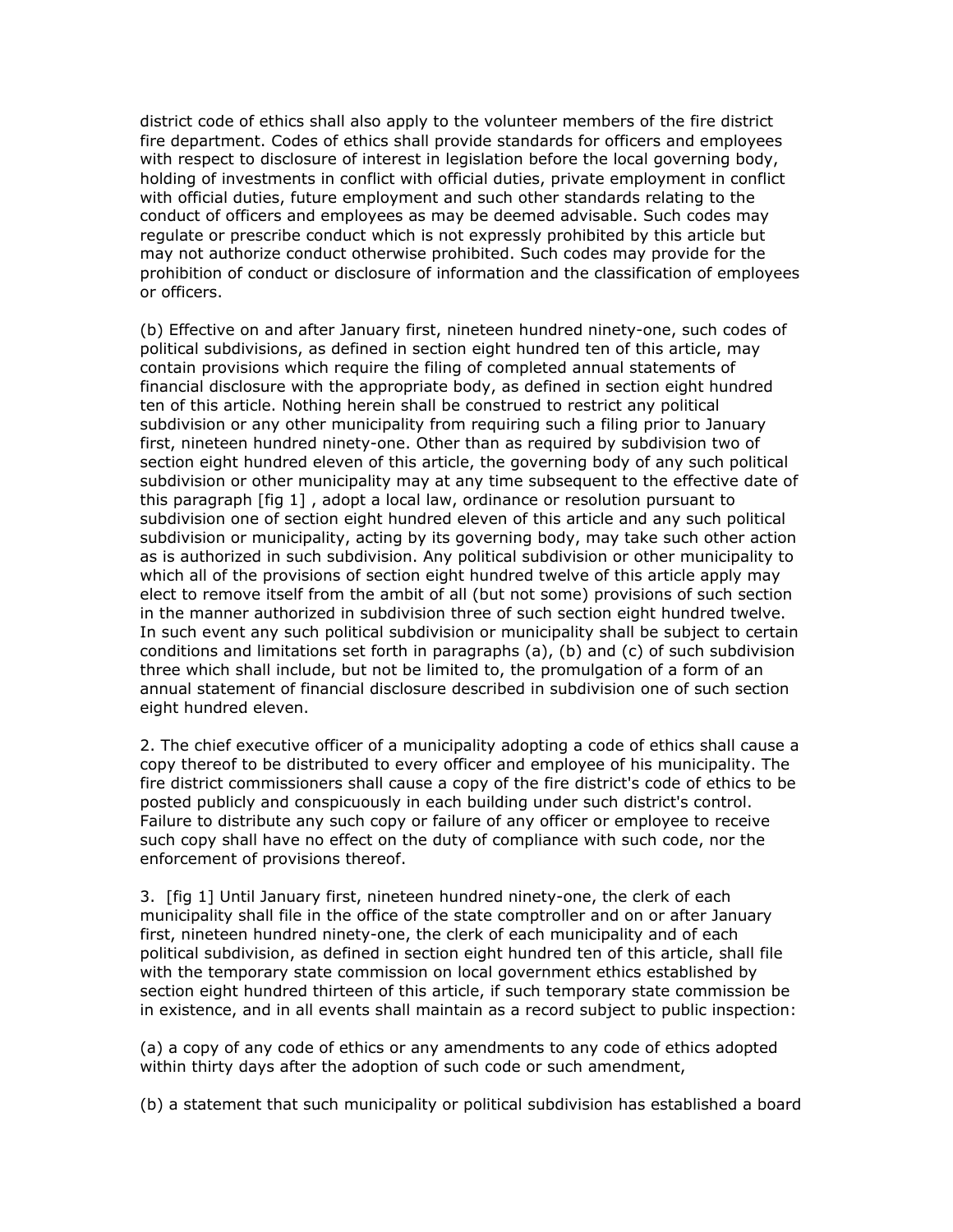of ethics, in accordance with section eight hundred eight and/or pursuant to other law, charter, code, local law, ordinance or resolution, and the composition of such board, within thirty days after the establishment of such board.

(c) a copy of the form of annual statement of financial disclosure described in subdivision one of section eight hundred eleven of this article and either a statement of the date such annual statement form was promulgated by local law, ordinance or resolution of the governing body, if adopted pursuant to subparagraph (i) of paragraph (a) of subdivision one of section eight hundred eleven of this article, or a statement that the governing body has, by local law, ordinance or resolution, resolved to continue the use of an authorized form of annual statement of financial disclosure in use on the date such local law, ordinance or resolution is adopted, if adopted pursuant to subparagraph (ii) of paragraph (a) of subdivision one of section eight hundred eleven of this article, and if as of January first, nineteen hundred ninety-one, no such form was promulgated and no such resolve was made to continue using an existing annual statement form, a statement that the provisions of section eight hundred twelve of this article apply or that it is a municipality which is not subject to the provisions of section eight hundred twelve of this article because it is not a political subdivision as defined in section eight hundred ten of this article.

(d) on or before the fifteenth day of February in each year, the comptroller or the temporary state commission on local government ethics if such commission be in existence, or the clerk of the municipality or political subdivision during or after calendar year nineteen hundred ninety-one if such commission not be in existence, as the case may be, shall submit to the legislature a report listing the name of each county, city, town, village and school district which has as of the thirty-first day of December next preceding, failed to so file with him or with it, as the case may be, a code of ethics, or in the case of a filing by the clerk of the municipality or political subdivision, stating whether or not the municipality or political subdivision has in effect as of the filing date, a code of ethics.

(e) not later than April first, nineteen hundred ninety-one, the comptroller shall submit to the temporary state commission on local government ethics:

 (i) a report that sets forth, (A) the name of each political subdivision, as such term is defined in section eight hundred ten of this article, the governing body of which has elected to satisfy the requirements of subdivision one of section eight hundred eleven of this article by continuing to use the annual statement form in existence at the time such election is made as authorized by subdivision one of section eight hundred eleven of this article, and (B) the name of each political subdivision, as so defined, other than those listed in clause (A) of this subparagraph (i), that timely promulgated an annual statement form of financial disclosure in accordance with subdivision one of section eight hundred eleven of this article, and (C) in a separate category, sets forth the name of those political subdivisions that failed to continue using its existing form or to promulgate a form and which, therefore, by operation of subdivision two of section eight hundred eleven of this article have become subject, as of January first, nineteen hundred ninety-one, to the provisions of section eight hundred twelve of this article. The comptroller shall, at the same time such report is submitted to the temporary state commission on local government ethics, notify each political subdivision which is contained in the latter category that it is subject to section eight hundred twelve of this article; and

 (ii) a copy of the most recent filing by all municipalities and political subdivisions, made pursuant to paragraphs (a), (b), (c) and (d) of this subdivision.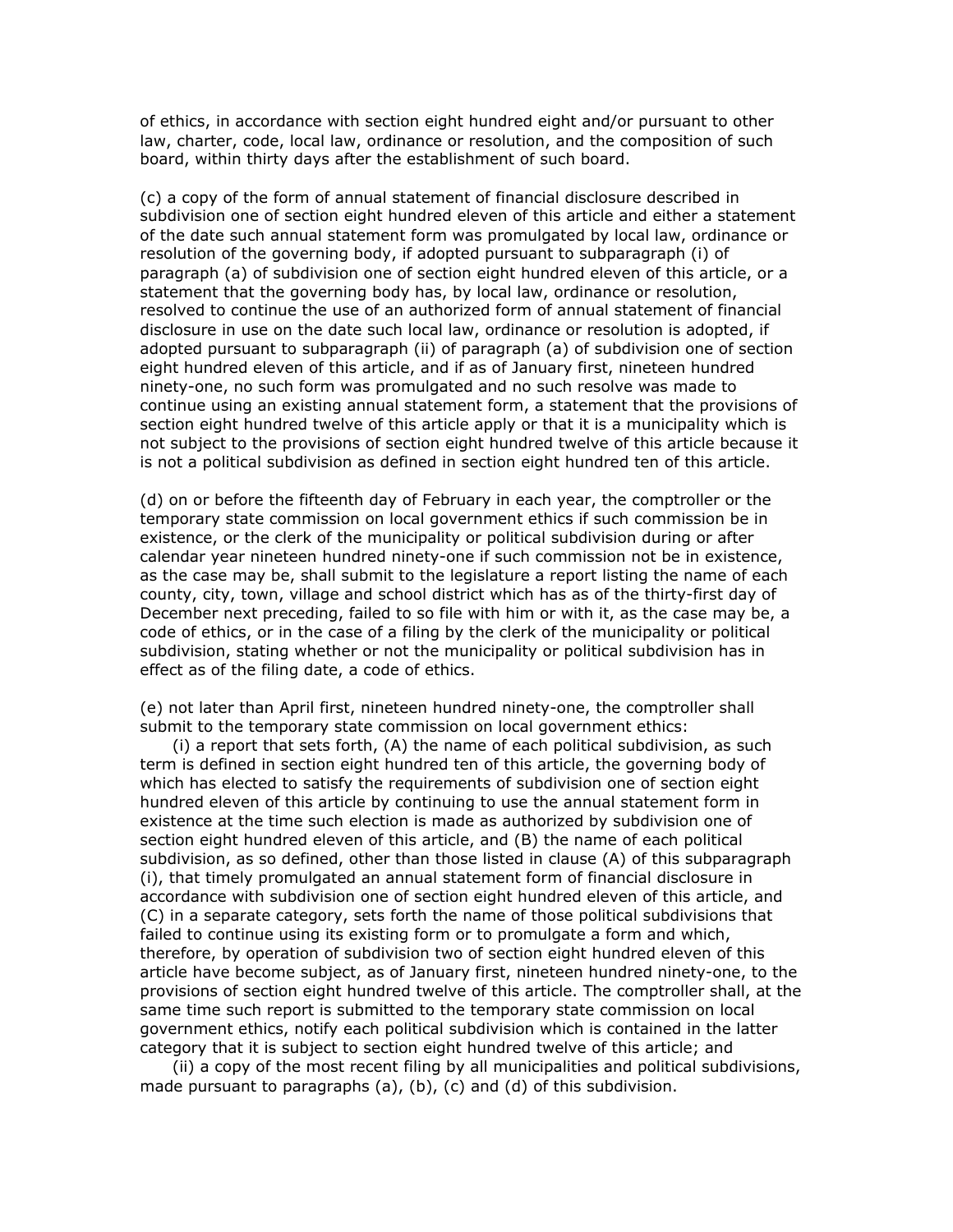# **§ 807. Posting of statute**

 The chief executive officer of each municipality shall cause a copy of sections eight hundred through eight hundred nine of this article to be kept posted in each public building under the jurisdiction of his or her municipality in a place conspicuous to its officers and employees. Failure to post any such copy shall have no effect on the duty of compliance with this article, nor with the enforcement of the provisions thereof.

### **§ 808. Boards of ethics**

 1. The governing body of any county may establish a county board of ethics and appropriate moneys for maintenance and personal services in connection therewith. The members of such board of ethics shall be appointed by such governing body except in the case of a county operating under an optional or alternative form of county government or county charter, in which case the members shall be appointed by the county executive or county manager, as the case may be, subject to confirmation by such governing body. Such board of ethics shall consist of at least three members, a majority of whom shall not be officers or employees of such county or municipalities wholly or partially located in such county and at least one of whom shall be an elected or appointed officer or employee of the county or a municipality located within such county. The members of such board shall receive no salary or compensation for their services as members of such board and shall serve at the pleasure of the appointing authority.

2. The board shall render advisory opinions to officers and employees of municipalities wholly or partly within the county with respect to this article and any code of ethics adopted pursuant hereto. Such advisory opinions shall be rendered pursuant to the written request of any such officer or employee under such rules and regulations as the board may prescribe and shall have the advice of counsel employed by the board, or if none, the county attorney. In addition, it may make recommendations with respect to the drafting and adoption of a code of ethics or amendments thereto upon the request of the governing body of any municipality in the county.

3. The governing body of any municipality other than a county may establish a local board of ethics and, where such governing body is so authorized, appropriate moneys for maintenance and personal services in connection therewith. A local board shall have all the powers and duties of and shall be governed by the same conditions as a county board of ethics, except that it shall act only with respect to officers and employees of the municipality that has established such board or of its agencies. The members of a local board shall be appointed by such person or body as may be designated by the governing body of the municipality to serve at the pleasure of the appointing authority and such board shall consist of at least three members, a majority of whom are not otherwise officers or employees of such municipality. Such board shall include at least one member who is an elected or appointed municipal officer or employee.

4. The county board of ethics shall not act with respect to the officers and employees of any municipality located within such county or agency thereof, where such municipality has established its own board of ethics, except that the local board may at its option refer matters to the county board.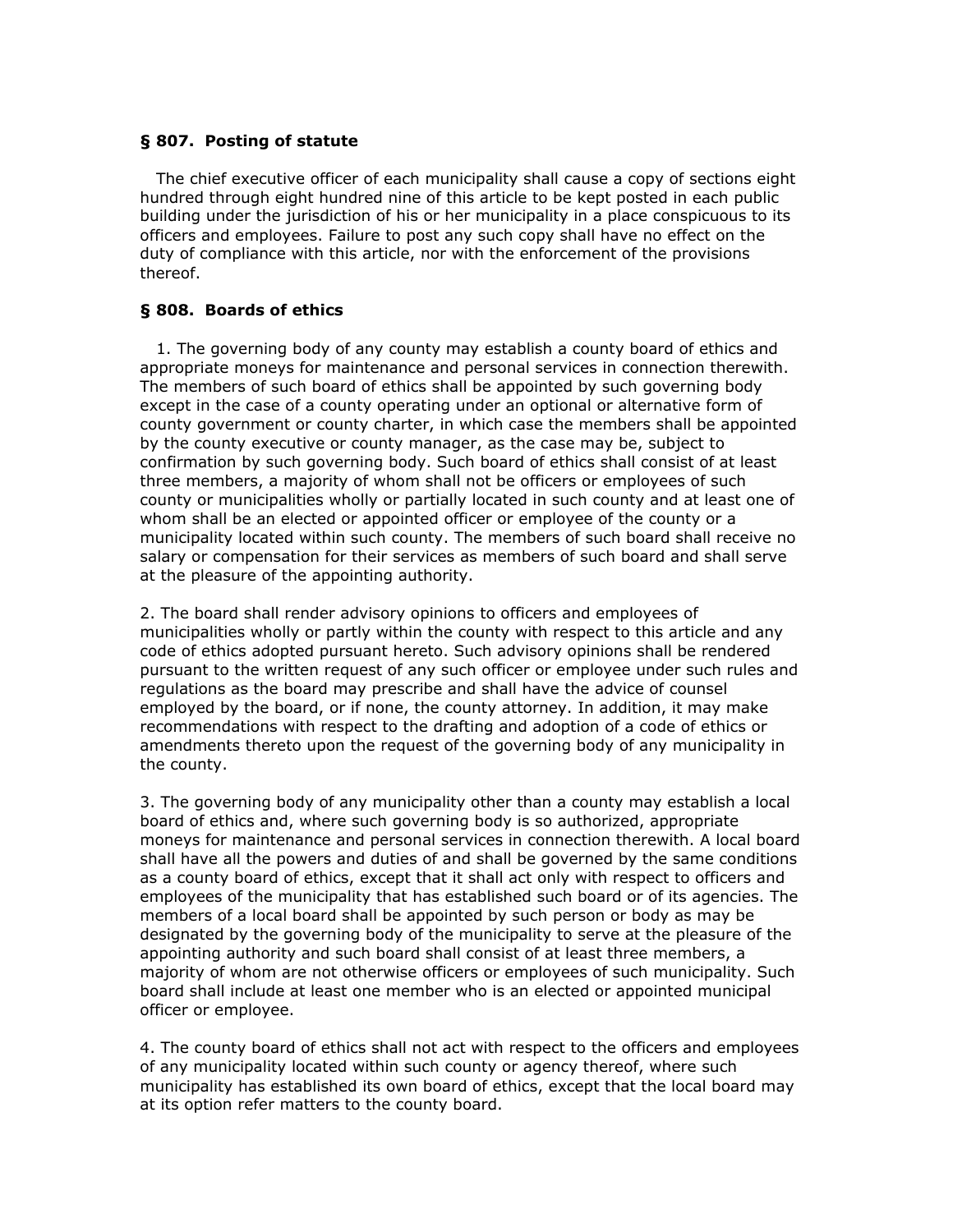5. A board of ethics of a political subdivision (as defined in section eight hundred ten of this article) and of any other municipality, which is required by local law, ordinance or resolution to be, or which pursuant to legal authority, in practice is, the repository for completed annual statements of financial disclosure shall notify the temporary state commission on local government ethics if such commission be in existence and if not, shall file a statement with the clerk of its municipality, that it is the authorized repository for completed annual statements of financial disclosure and that on account thereof, such completed statements will be filed with it and not with the commission. Should any local law, ordinance or resolution be adopted which provides for the filing of such completed annual statements with the temporary state commission on local government ethics instead of with such board of ethics, such board of ethics shall notify the temporary state commission on local government ethics of that fact.

### **§ 809. Disclosure in certain applications**

 1. Every application, petition or request submitted for a variance, amendment, change of zoning, approval of a plat, exemption from a plat or official map, license or permit, pursuant to the provisions of any ordinance, local law, rule or regulation constituting the zoning and planning regulations of a municipality shall state the name, residence and the nature and extent of the interest of any state officer or any officer or employee of such municipality or of a municipality of which such municipality is a part, in the person, partnership or association making such application, petition or request (hereinafter called the applicant) to the extent known to such applicant.

2. For the purpose of this section an officer or employee shall be deemed to have an interest in the applicant when he, his spouse, or their brothers, sisters, parents, children, grandchildren, or the spouse of any of them

(a) is the applicant, or

(b) is an officer, director, partner or employee of the applicant, or

(c) legally or beneficially owns or controls stock of a corporate applicant or is a member of a partnership or association applicant, or

(d) is a party to an agreement with such an applicant, express or implied, whereby he may receive any payment or other benefit, whether or not for services rendered, dependent or contingent upon the favorable approval of such application, petition or request.

3. In the county of Nassau the provisions of subdivisions one and two of this section shall also apply to a party officer. "Party officer" shall mean any person holding any position or office, whether by election, appointment or otherwise, in any party as defined by subdivision four of section two [n1]of the election law.

4. Ownership of less than five per cent of the stock of a corporation whose stock is listed on the New York or American Stock Exchanges shall not constitute an interest for the purposes of this section.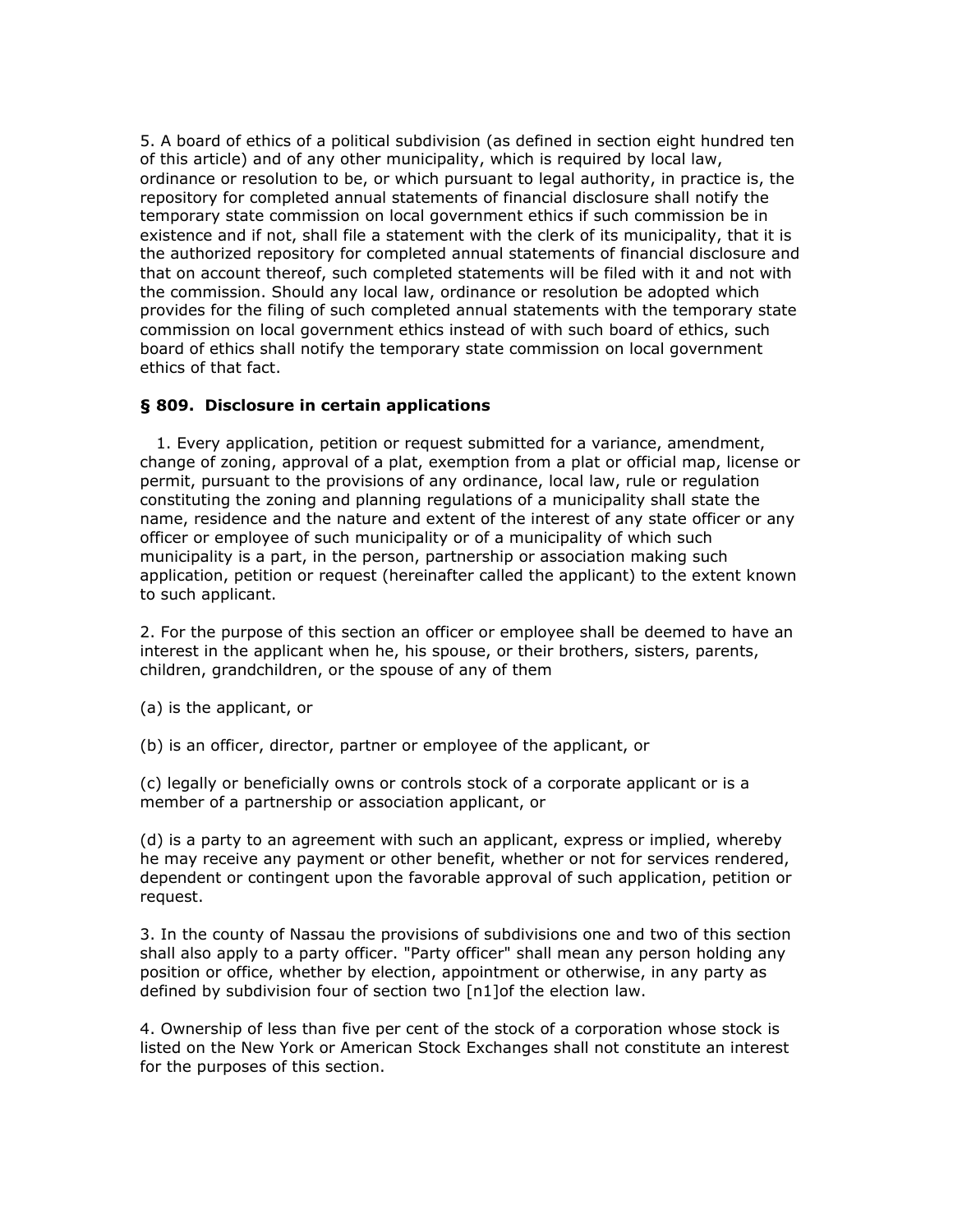5. A person who knowingly and intentionally violates this section shall be guilty of a misdemeanor.

# **§ 810-Additional Definitions**

### **§ 811. Promulgation of form of annual statement of financial disclosure; authority of governing body with respect to persons subject thereto**

 1. (a) The governing body of each political subdivision may, not later than January first, nineteen hundred ninety-one, and the governing body of any other municipality may at any time subsequent to the effective date of this section, adopt a local law, ordinance, or resolution: (i) wherein it promulgates a form of annual statement of financial disclosure which is designed to assure disclosure by municipal officers and employees, which for the purposes of this section, the definition for which shall be modified so as to also include a city with a population of one million or more, and (in the case of a political subdivision or any other county, city, town or village) which is designed to assure disclosure by local elected officials and/or by local political party officials of such financial information as is determined necessary by the governing body, or (ii) wherein it resolves to continue the use of an authorized form of annual statement of financial disclosure in use on the date such local law, ordinance or resolution is adopted. In either event, such local law, ordinance or resolution if and when adopted shall specify by name of office or by title or classification those municipal officers and employees and (in the case of a political subdivision or any other county, city, town or village) those local elected officials and/or those local political party officials which shall be required to complete and file such annual statement.

(a-1) In a city with a population of one million or more, such local law, ordinance or resolution shall [fig 1] require, on two or more types of forms for annual statements of financial disclosure, disclosure of information that could reveal potential conflicts of interest as defined by chapter sixty-eight of the New York city charter.

 (i) The disclosure required by such law, ordinance or resolution of such city shall, at a minimum, include information about any non-city employment or interests that may give rise to a conflict of interest, including, but not limited to, interests of the filer and his or her spouse or registered domestic partner, and unemancipated children, in: (A) real property located in such city, and (B) positions or business dealings with, financial interests in, or gifts from, any persons or firms or entities engaged in business dealings with such city.

 (ii) In any such city, local elected officials and compensated local officers and employees, as defined in subdivisions two and three, respectively, of section eight hundred ten of this article, shall, at a minimum, disclose in addition to the information required by subparagraph (i) of this paragraph: (A) interests in a firm where the value of the interest is ten thousand dollars or more; (B) where the official, officer, or employee holds a policy-making position with such city, membership in the national or state committee of a political party or service as assembly district leader of a political party or service as the chair or as an officer of the county committee or county executive committee of a political party; (C) the names and positions of any spouse or registered domestic partner, child, stepchild, brother, sister, parent or stepparent holding a position with any such city; (D) each volunteer office or position held by the filer or his or her spouse or registered domestic partner with any not-for-profit organization engaged in business dealings with such city, except where the person volunteers only in a non-policymaking, non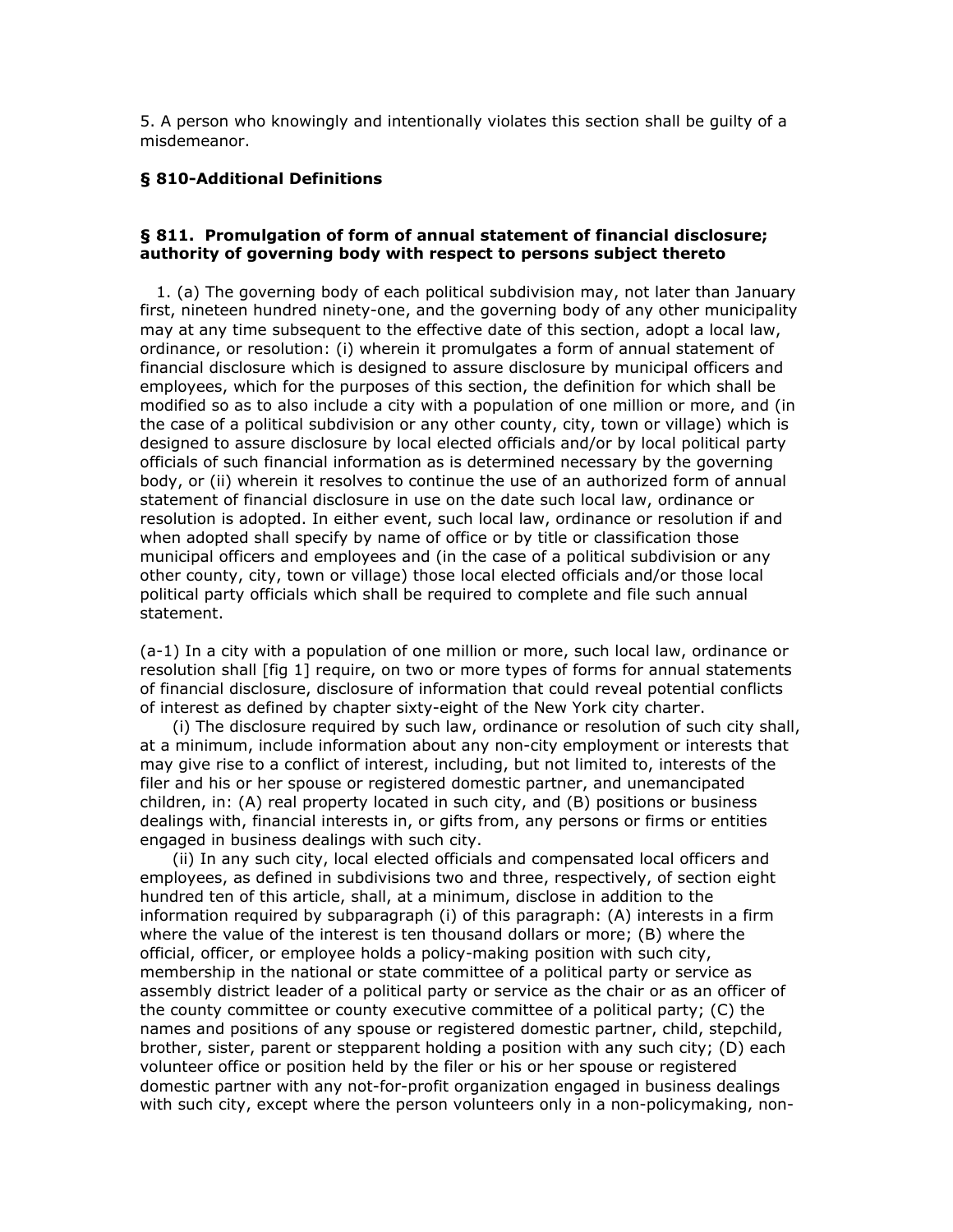administrative capacity; and (E) agreements between the filer and any person or firm or entity engaged in business dealings with such city for future payment to or employment of the filer.

 (iii) For purposes of this paragraph, the term "firm" shall have the same meaning as set forth in subdivision eleven of section twenty-six hundred one of the New York city charter.

(b) The governing body of a political subdivision or any other county, city, town or village, which requires the completion and filing of either of such forms of annual statements of financial disclosure by local or municipal officers and employees and/or by local elected officials shall have the power, if it so chooses, to require the completion and filing of such annual statements of financial disclosure by local political party officials as if such officials were officers or employees of such county, city, town or village, provided however, that a person who is subject to the filing requirements of both subdivision two of section seventy-three-a of the public officers law and of this subdivision may satisfy the requirements of this subdivision by filing a copy of the statement filed pursuant to section seventy-three-a of the public officers law with the appropriate body, as defined in section eight hundred ten of this article, on or before the filing deadline provided in such section seventy-three-a, notwithstanding the filing deadline otherwise imposed by this subdivision.

(c) The governing body of a political subdivision or any other county, city, town or village which requires any local or municipal officer or employee or any local elected official or any local political party official to complete and file either of such annual statements of financial disclosure shall have, possess, exercise and enjoy all the rights, powers and privileges attendant thereto which are necessary and proper to the enforcement of such requirement, including but not limited to, the promulgation of rules and regulations pursuant to local law, ordinance or resolution, which rules or regulations may provide for the public availability of items of information to be contained on such form of statement of financial disclosure, the determination of penalties for violation of such rules or regulations, and such other powers as are conferred upon the temporary state commission on local government ethics pursuant to section eight hundred thirteen of this article as such local governing body determines are warranted under the circumstances existing in its county, city, town or village.

(d) The local law, ordinance or resolution, if and when adopted, shall provide for the annual filing of completed statements with either the temporary state commission on local government ethics or with the board of ethics of the political subdivision or other municipality and shall contain the procedure for filing such statements and the date by which such filing shall be required. If the board of ethics is designated as the appropriate body, then such local law, ordinance or resolution shall confer upon the board appropriate authority to enforce such filing requirement, including the authority to promulgate rules and regulations of the same import as those which the temporary state commission on local government ethics enjoys under section eight hundred thirteen of this article. Any such local law, ordinance or resolution shall authorize exceptions with respect to complying with timely filing of such disclosure statements due to justifiable cause or undue hardship. The appropriate body shall prescribe rules and regulations related to such exceptions with respect to extensions and additional periods of time within which to file such statement including the imposition of a time limitation upon such extensions.

(e) Nothing herein shall be construed to prohibit a political subdivision or other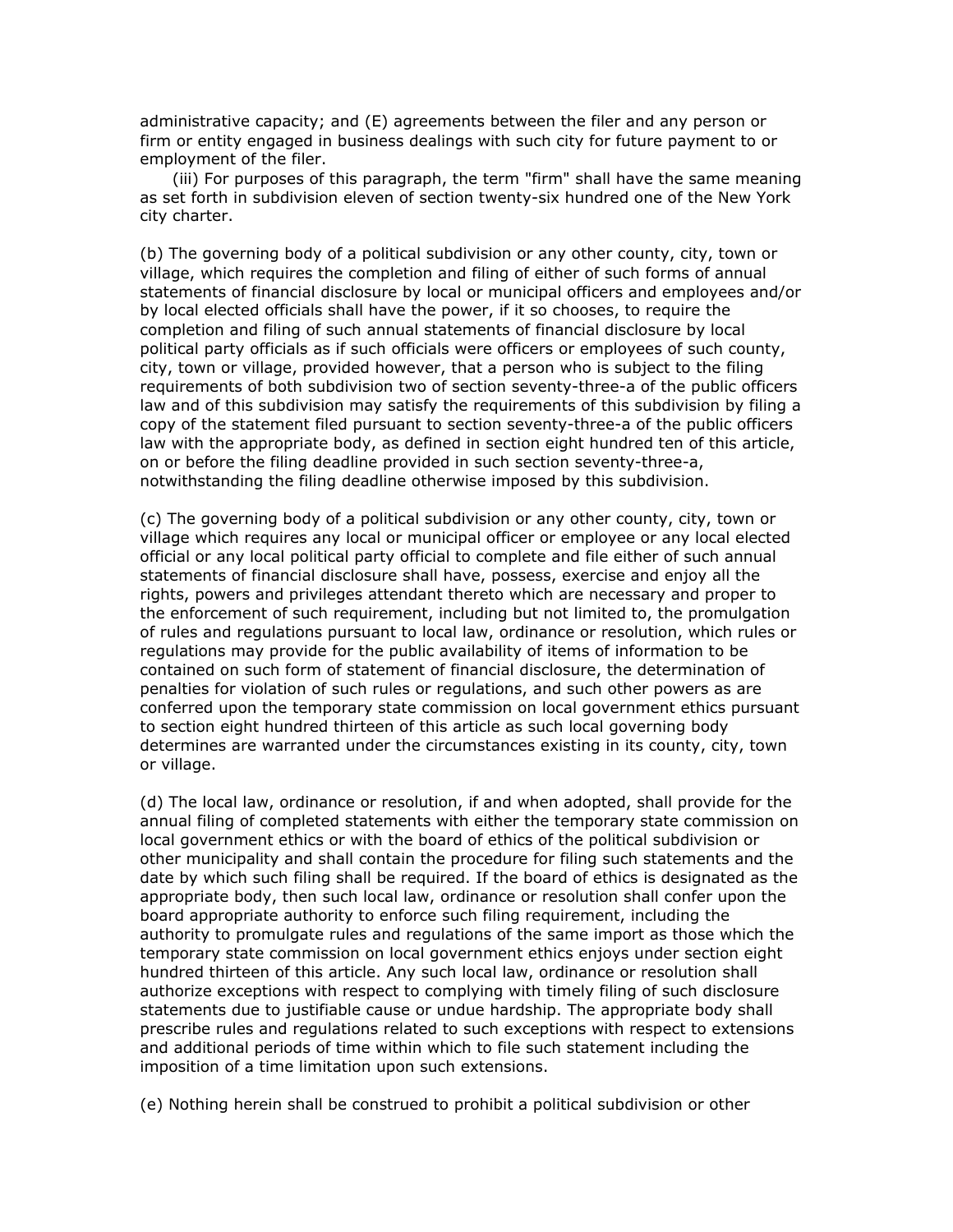municipality from promulgating the form of annual financial disclosure statement set forth in section eight hundred twelve of this article. Promulgation of the same form of annual financial disclosure statement set forth in section eight hundred twelve of this article shall not be deemed an automatic election to be subject to the provisions of such section.

2. In the event that a political subdivision fails by January first, nineteen hundred ninety-one to promulgate, or fails by such date to elect to continue using, a form of annual statement of financial disclosure in the manner authorized in subdivision one of this section then the provisions of section eight hundred twelve of this article shall apply on and after such date to any such political subdivision subject to the provisions of subdivision three of such section eight hundred twelve.

### **§ 812. Financial disclosure for local elected officials and certain officers and employees of counties, cities, towns and villages**

 1. (a) Any political subdivision or other county, city, town or village to which all of the provisions of this section are made applicable, whether as the result of the provisions contained in subdivision two of section eight hundred eleven of this article or as a result of an election to be subject to the provisions of this section as permitted by subdivision two of this section, shall require (i) each of its local elected officials and local officers and employees, (ii) each local political party official and (iii) each candidate for local elected official with respect to such political subdivision, to file an annual statement of financial disclosure containing the information and in the form set forth in subdivision five [fig 1] of this section except that disclosure requirements for assessors who are not covered by this article shall be governed by the requirements of section three hundred thirty-six of the real property tax law. Such statement shall be filed on or before the fifteenth day of May with respect to the preceding calendar year, except that:

 (i) a person who is subject to the reporting requirements of this subdivision and who timely filed with the internal revenue service an application for automatic extension of time in which to file his or her individual income tax return for the immediately preceding calendar or fiscal year shall be required to file such financial disclosure statement on or before May fifteenth but may, without being subjected to any civil penalty on account of a deficient statement, indicate with respect to any item of the disclosure statement that information with respect thereto is lacking but will be supplied in a supplementary statement of financial disclosure, which shall be filed on or before the seventh day after the expiration of the period of such automatic extension of time within which to file such individual income tax return, provided that failure to file or to timely file such supplementary statement of financial disclosure or the filing of an incomplete or deficient supplementary statement of financial disclosure shall be subject to the notice and penalty provisions of this section respecting annual statements of financial disclosure as if such supplementary statement were an annual statement;

 (ii) a person who is required to file an annual financial disclosure statement with the temporary state commission on local government ethics, and who is granted an additional period of time within which to file such statement due to justifiable cause or undue hardship, in accordance with required rules and regulations on the subject adopted pursuant to paragraph c of subdivision nine of section eight hundred thirteen of this article, shall file such statement within the additional period of time granted;

(iii) candidates for local elected official who file designating petitions for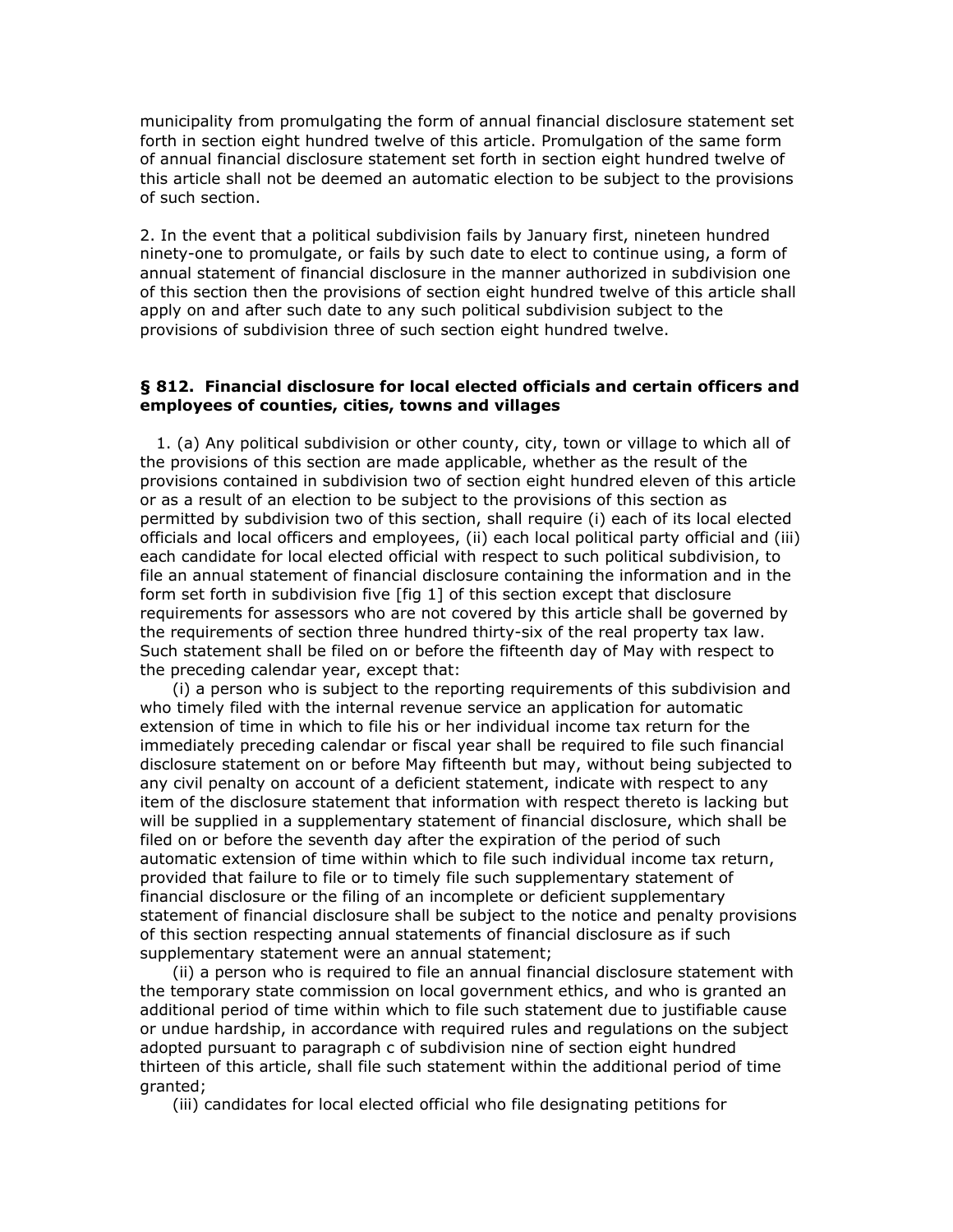nomination at a primary election shall file such statement within seven days after the last day allowed by law for the filing of designating petitions naming them as candidates for the next succeeding primary election;

 (iv) candidates for independent nomination for local elected official who have not been designated by a party to receive a nomination shall file such statement within seven days after the last day allowed by law for the filing of independent nominating petitions naming them as candidates for local elected official in the next succeeding general or special or village election; and

 (v) candidates for local elected official who receive the nomination of a party for a special election or who receive the nomination of a party other than at a primary election (whether or not for an uncontested office) shall file such statement within seven days after the date of the meeting of the party committee at which they are nominated.

(b) As used in this subdivision, the terms "party", "committee" (when used in conjunction with the term "party"), "designation", "primary", "primary election", "nomination", "independent nomination", "ballot" and "uncontested office" shall have the same meanings as those contained in section 1-104 of the election law.

(c) Such statement shall be filed with the appropriate body, as defined in section eight hundred ten of this article.

(d) The appropriate body, as defined in section eight hundred ten of this article, shall obtain from the "board of elections", as such term is defined in section 1-104 of the election law, lists of all candidates for local elected official, and from such lists, shall determine and publish lists of those candidates who have not, within ten days after the required date for filing such statement, filed the statement required by this subdivision.

(e) Local political party officials and any person required to file such statement who commences employment after May fifteenth of any year shall file such statement within thirty days after commencing employment or of taking the position of local political party official, as the case may be.

(f) A person who is subject to the filing requirements of both subdivision two of section seventy-three-a of the public officers law and of this subdivision may satisfy the requirements of this subdivision by filing a copy of the statement filed pursuant to section seventy-three-a of the public officers law with the appropriate body, as defined in section eight hundred ten of this article, on or before the filing deadline provided in such section seventy-three-a, notwithstanding the filing deadline otherwise imposed by this subdivision.

(g) A person who is subject to the filing requirements of this subdivision from more than one political subdivision within the same county may satisfy the requirements of this subdivision by filing only one annual statement of financial disclosure with the appropriate body (as is required in that county) for the county in which such political subdivisions are located or if such political subdivisions cross one or more county boundary lines, then such single filing may be made for any of the counties in which one of such political subdivisions is located provided, however, that the appropriate bodies (as required by such other counties) are notified of the name of the county of such compliance by the person who is subjected to the filing requirements of this subdivision, within the time limit for filing specified in this subdivision.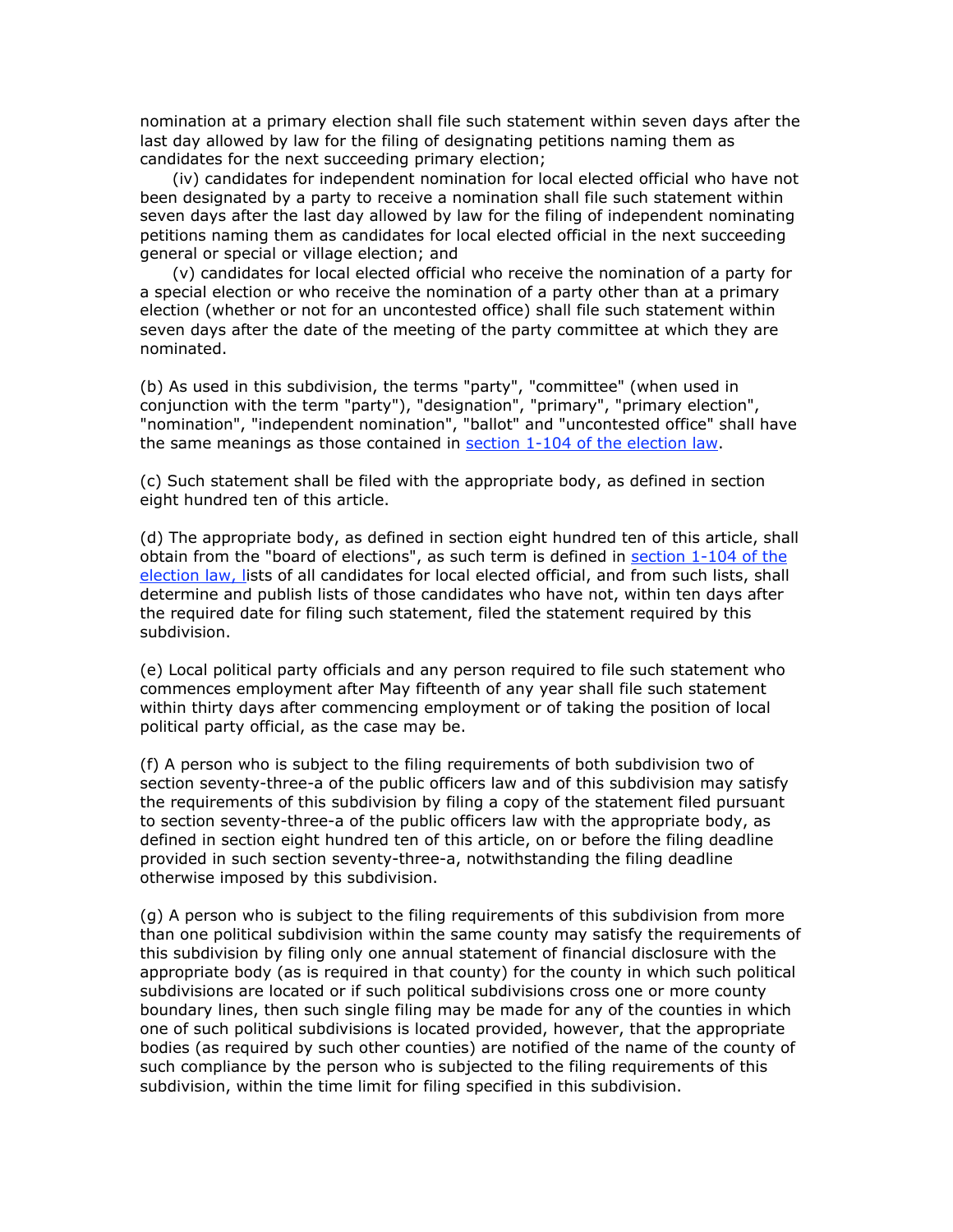(h) A local elected official who is simultaneously a candidate for local elected official shall satisfy the filing deadline requirements of this subdivision by complying only with the deadline applicable to one who holds such local elected office.

(i) A candidate whose name will appear on both a party designating petition and on an independent nominating petition for the same office or who will be listed on the election ballot for the same office more than once shall satisfy the filing deadline requirements of this subdivision by complying with the earliest applicable deadline only.

2. The governing body of a county, city, town or village having a population of less than fifty thousand may by local law or ordinance elect to be subject to the provisions of this section. In such event, any such city, county, town or village shall be deemed to be a political subdivision under this section.

3. Any political subdivision or other county, city, town or village to which all of the provisions of this section are made applicable, whether as a result of the provisions contained in subdivision two of section eight hundred eleven of this article or as a result of an election to be subject to the provisions of this section as permitted by subdivision two of this section, may elect to remove itself from the ambit of all (but not some) provisions of this section (other than this subdivision) by adopting a local law, ordinance or resolution specifically referring to the authority conferred by this subdivision. Provided, however, that the terms of such local law, ordinance or resolution shall be subject to the following conditions and limitations:

(a) Such local law, ordinance or resolution must provide for the promulgation of a form of an annual statement of financial disclosure described in subdivision one of section eight hundred eleven of this article for use with respect to information the governing body requires to be reported for the calendar year next succeeding the year in which such local law, ordinance or resolution is adopted and for use with respect to information required to be reported for subsequent calendar years; and shall provide for the filing of completed statements with either the temporary state commission on local government ethics or with the board of ethics of the political subdivision or other municipality, as specified in subdivision one of section eight hundred eleven of this article.

(b) Such removal shall not be effective with respect to the annual financial disclosure statement for the calendar year in which the local law, ordinance or resolution is adopted (the filing of which statement is due on May fifteenth of the next succeeding year with certain exceptions), nor shall such removal be effective with respect to any required annual financial disclosure statement for the immediately preceding calendar year (the filing of which statement is due on May fifteenth (with certain exceptions) of the calendar year in which such local law, ordinance or resolution is adopted), nor shall such removal be effective with respect to any other preceding year but such removal shall apply first to the statement which would have been due on May fifteenth (with certain exceptions) of the second year next succeeding the year in which such local law, ordinance or resolution is adopted, and such removal shall apply thereafter to subsequent statements otherwise due pursuant to this section.

(c) Such removal shall not affect the power to impose, or the imposition of, a penalty for failure to file, or for false filing, of any required annual financial disclosure statement.